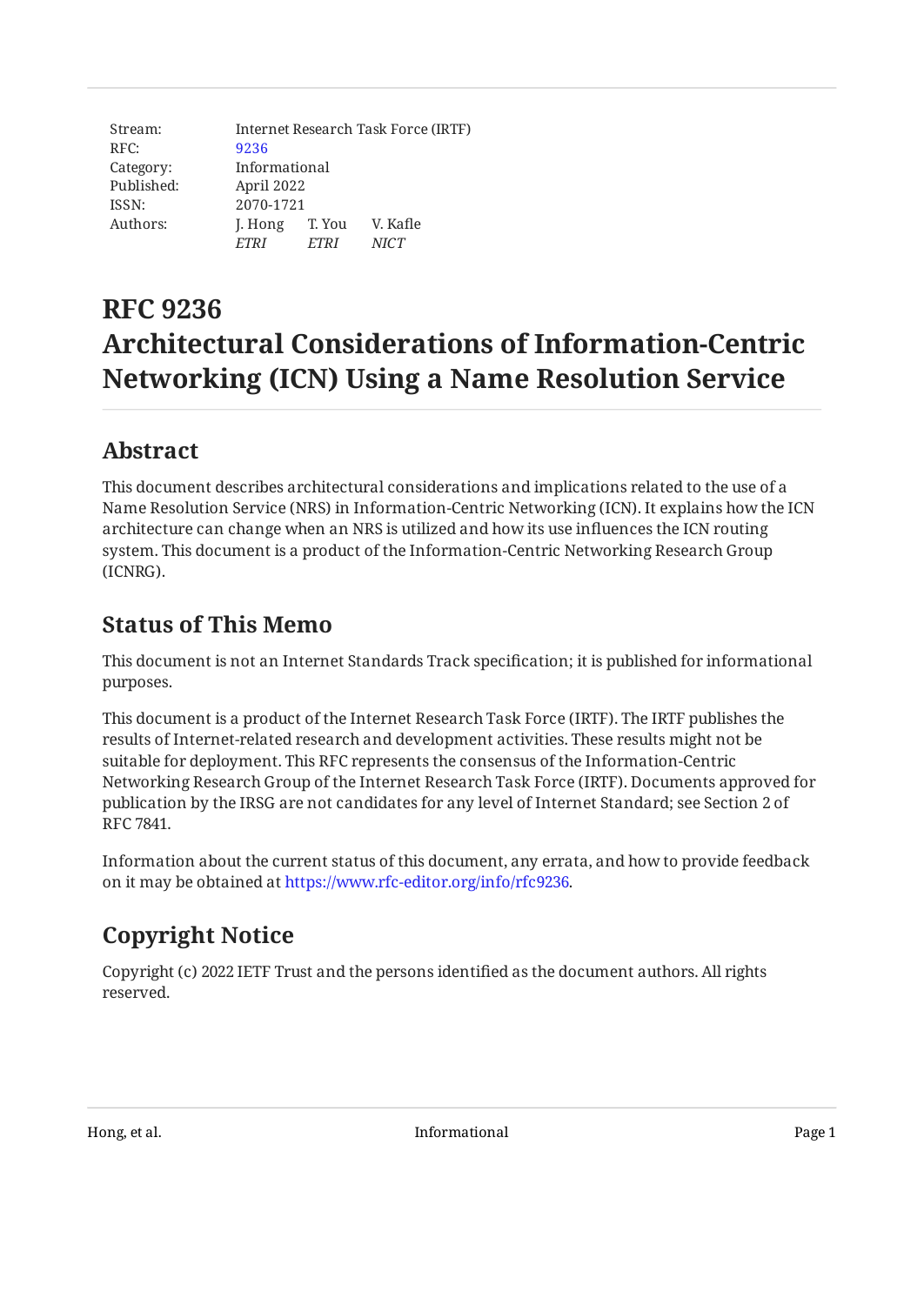This document is subject to BCP 78 and the IETF Trust's Legal Provisions Relating to IETF Documents (<https://trustee.ietf.org/license-info>) in effect on the date of publication of this document. Please review these documents carefully, as they describe your rights and restrictions with respect to this document.

#### <span id="page-1-0"></span>**[Table of Contents](#page-1-0)**

- [1](#page-1-1). [Introduction](#page-1-1)
- [2](#page-2-0). [Terminology](#page-2-0)
- [3](#page-3-0). [Background](#page-3-0)
- [4](#page-4-0). [Implications of an NRS in ICN](#page-4-0)
- [5](#page-4-1). [ICN Architectural Considerations for NRS](#page-4-1)
	- [5.1.](#page-5-0) [Name Mapping Records Registration, Resolution, and Update](#page-5-0)
	- [5.2.](#page-6-0) [Protocols and Semantics](#page-6-0)
	- [5.3.](#page-7-0) [Routing System](#page-7-0)
- [6](#page-7-1). [Conclusion](#page-7-1)
- [7](#page-7-2). [IANA Considerations](#page-7-2)
- [8](#page-8-0). [Security Considerations](#page-8-0)
- [9](#page-8-1). [References](#page-8-1)
	- [9.1.](#page-8-2) [Normative References](#page-8-2)
	- [9.2.](#page-9-0) [Informative References](#page-9-0)

[Acknowledgements](#page-10-0)

[Authors' Addresses](#page-10-1)

#### <span id="page-1-1"></span>**[1. Introduction](#page-1-1)**

Information-Centric Networking (ICN) is an approach to evolving the Internet infrastructure to provide direct access to Named Data Objects (NDOs) by names. In two common ICN architectures, Named Data Networking (NDN) [NDN] and Content-Centric Networking (CCNx) [[CCNx\]](#page-9-1), the name of an NDO is used directly to route a request to retrieve the data object. Such direct name-based routing has inherent challenges in enabling a globally scalable routing system, accommodating producer mobility, and supporting off-path caching. These specific issues are discussed in detail in [Section 3](#page-3-0). In order to address these challenges, a Name Resolution Service (NRS) has been utilized in the literature as well as the proposals of several ICN projects . [[Afanasyev\]](#page-9-2) [Zhang2] [Ravindran] [SAIL] [MF] [Bayhan]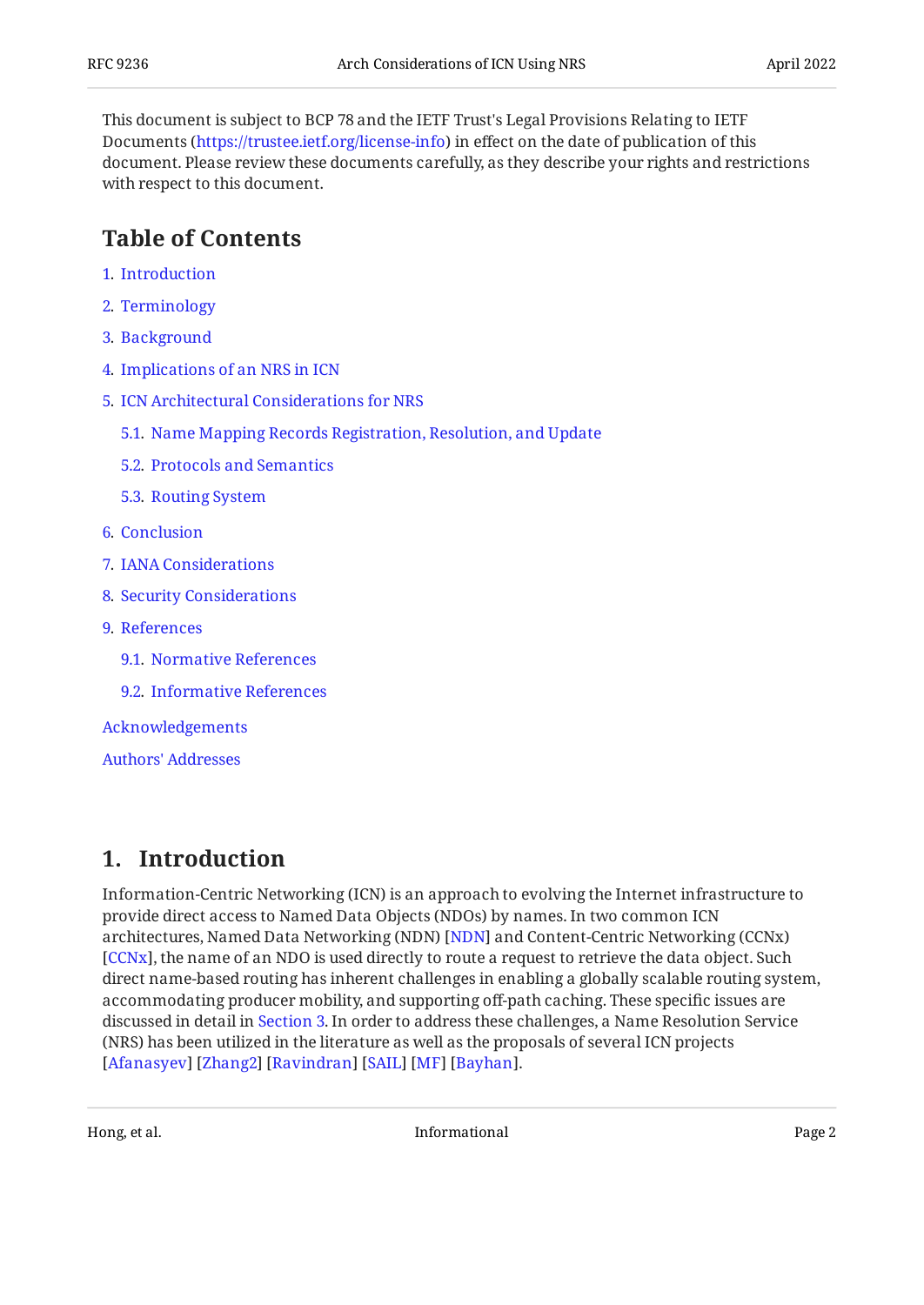This document describes the potential changes in the ICN architecture caused by the introduction of an NRS and the corresponding implication to the ICN routing system. It also describes ICN architectural considerations for the integration of an NRS. The scope of this document includes considerations from the perspective of an ICN architecture and routing system when using an NRS in ICN. A description of the NRS itself is provided in the companion NRS design considerations document [\[RFC9138\]](#page-9-5), which provides the NRS approaches, functions, and design considerations.

This document represents the consensus of the Information-Centric Networking Research Group (ICNRG). It has been reviewed extensively by the Research Group (RG) members who are actively involved in the research and development of the technology covered by this document. It is not an IETF product and is not a standard.

# <span id="page-2-0"></span>**[2. Terminology](#page-2-0)**

- Name Resolution Service (NRS): An NRS in ICN is defined as a service that provides the function of translating a content name or a data object name into some other information such as a routable prefix, a locator, an off-path-cache pointer, or an alias name that is more amenable than the input name to forwarding the object request toward the target destination storing the NDO [RFC9138]. An NRS is most likely implemented through the use of a distributed mapping database system. The Domain Name System (DNS) may be used as an NRS. However, in this case, the requirements of frequent updates of NRS records due to the creations of a lot of new NDOs and changes in their locations in the network need to be considered.
- NRS server: An NRS comprises the distributed NRS servers storing the mapping records in their databases. NRS servers store and maintain the mapping records that keep the mappings of content or object name to some other information that is used for forwarding the content request or the content itself.
- NRS resolver: The client-side function of an NRS is called an NRS resolver. The NRS resolver is responsible for initiating name resolution request queries that ultimately lead to a name resolution of the target data objects. NRS resolvers can be located in the consumer (or client) nodes and/or ICN routers. An NRS resolver may also cache the mapping records obtained through the name resolution for later usage.
- Name registration: In order to populate the NRS, the content names and their mapping records must be registered in the NRS system by a publisher who has access rights to at least one authoritative NRS server or by a producer who generates named data objects. The records contain the mapping of an object name to some information such as other alias names, routable prefixes, and locators, which are used for forwarding the content request. Thus, a publisher or producer of content creates an NRS registration request and sends it to an NRS server. On registration, the NRS server stores (or updates) the name mapping record in the database and sends an acknowledgement back to the producer or publisher that made the registration request.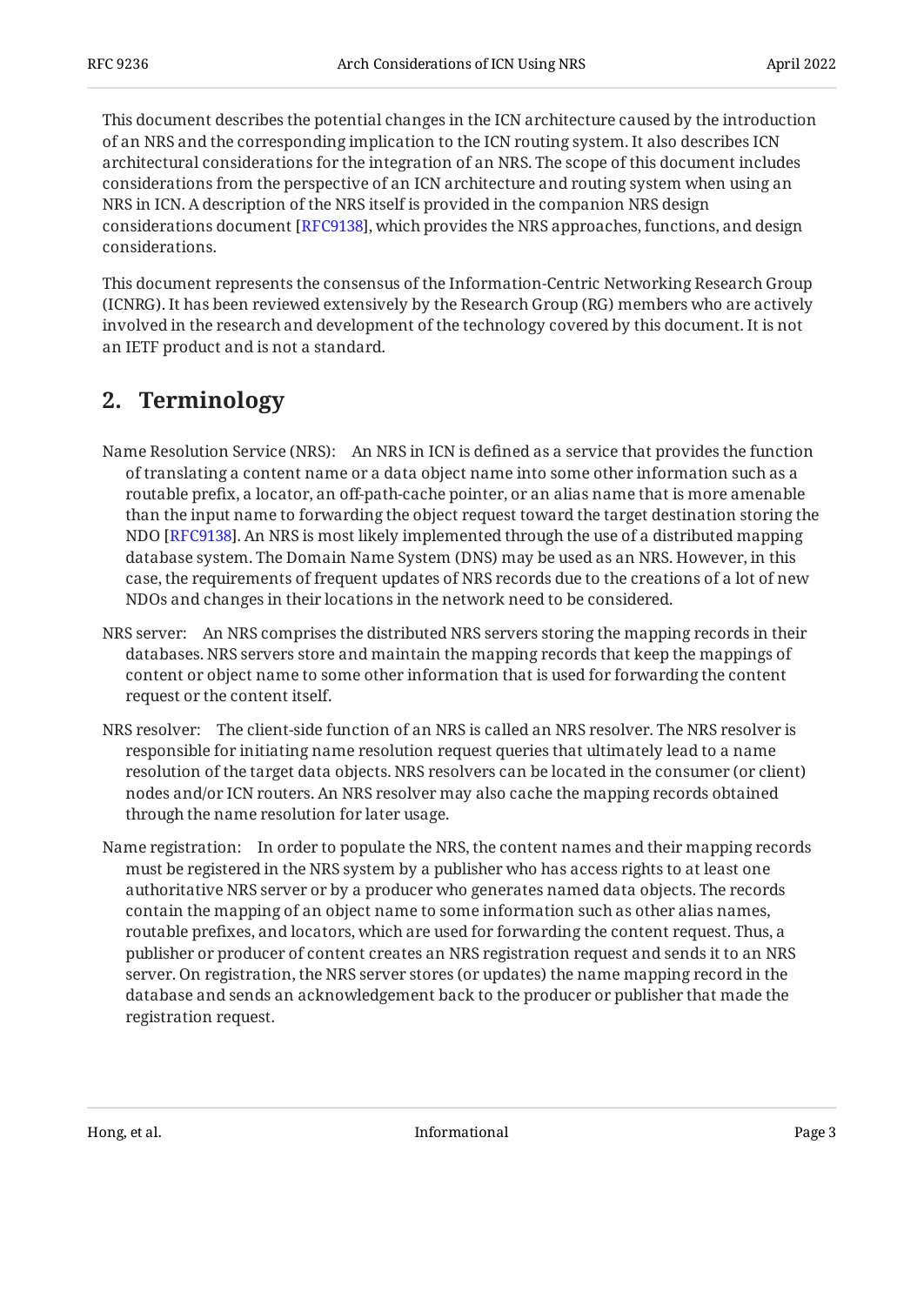- Name resolution: Name resolution is the main function of the NRS system. It is performed by an NRS resolver, which can be deployed on a consumer node or an ICN router. Resolvers are responsible for either returning a cached mapping record (whose lifetime has not expired) or alternatively sending a name resolution request toward an NRS server. The NRS server searches for the content name in its mapping record database and, if found, retrieves the mapping record and returns it in a name resolution response message to the NRS resolver.
- NRS node: NRS servers are also referred to as NRS nodes that maintain the name records. The terms are used interchangeably.
- NRS client: A node that uses the NRS is called an NRS client. Any node that initiates a name registration, resolution, or update procedure is an NRS client; that is, NRS resolvers, ICN client nodes, ICN routers, or producers can be NRS clients.

#### <span id="page-3-0"></span>**[3. Background](#page-3-0)**

A pure name-based routing approach in ICN has inherent challenges in enabling a globally scalable routing system, accommodating producer mobility, and supporting off-path caching. In order to address these challenges, an NRS has been utilized in proposals and literature of several ICN projects as follows:

- Routing scalability: In ICN, application names identifying content are intended to be used directly for packet delivery, so ICN routers run a name-based routing protocol to build namebased routing and forwarding tables. Similar to the scalability challenge of IP routing, if nonaggregatable name prefixes are injected into the Default Route Free Zone (DFZ) of ICN routers, they would be driving the uncontrolled growth of the DFZ routing table size. Thus, providing the level of indirection enabled by an NRS in ICN can be an approach to keeping the routing table size under control. The NRS system resolves name prefixes that do not exist in the DFZ forwarding table into globally routable prefixes such as the one proposed in NDN [\[Afanasyev](#page-9-2)].  $\,$ Another approach dealing with routing scalability is the Multi-level Distributed Hash Table (MDHT) used in NetInf [[Dannewitz](#page-9-6)]. It provides name-based anycast routing that can support a non-hierarchical namespace and can be adopted on a global scale [\[Dannewitz2](#page-9-7)].
- Producer mobility: In ICN, if a producer moves into a different name domain that uses a different name prefix, the request for a content produced by the moving producer with the origin content name must be forwarded to the moving producer's new location. Especially in a hierarchical naming scheme, producer mobility support is much harder than in a flat naming scheme since the routing tables in a broader area need to be updated to track the producer movement. Therefore, various ICN architectures such as NetInf [Dannewitz] and MobilityFirst [\[MF\]](#page-9-3) have adopted NRS systems to tackle the issues of producers whose location changes.
- Off-path caching: In-network caching is a common feature of an ICN architecture. Caching approaches can be categorized into on-path caching and off-path caching, according to the location of caches in relation to the forwarding path from the original content store to a consumer. Off-path caching, sometimes also referred to as content replication or content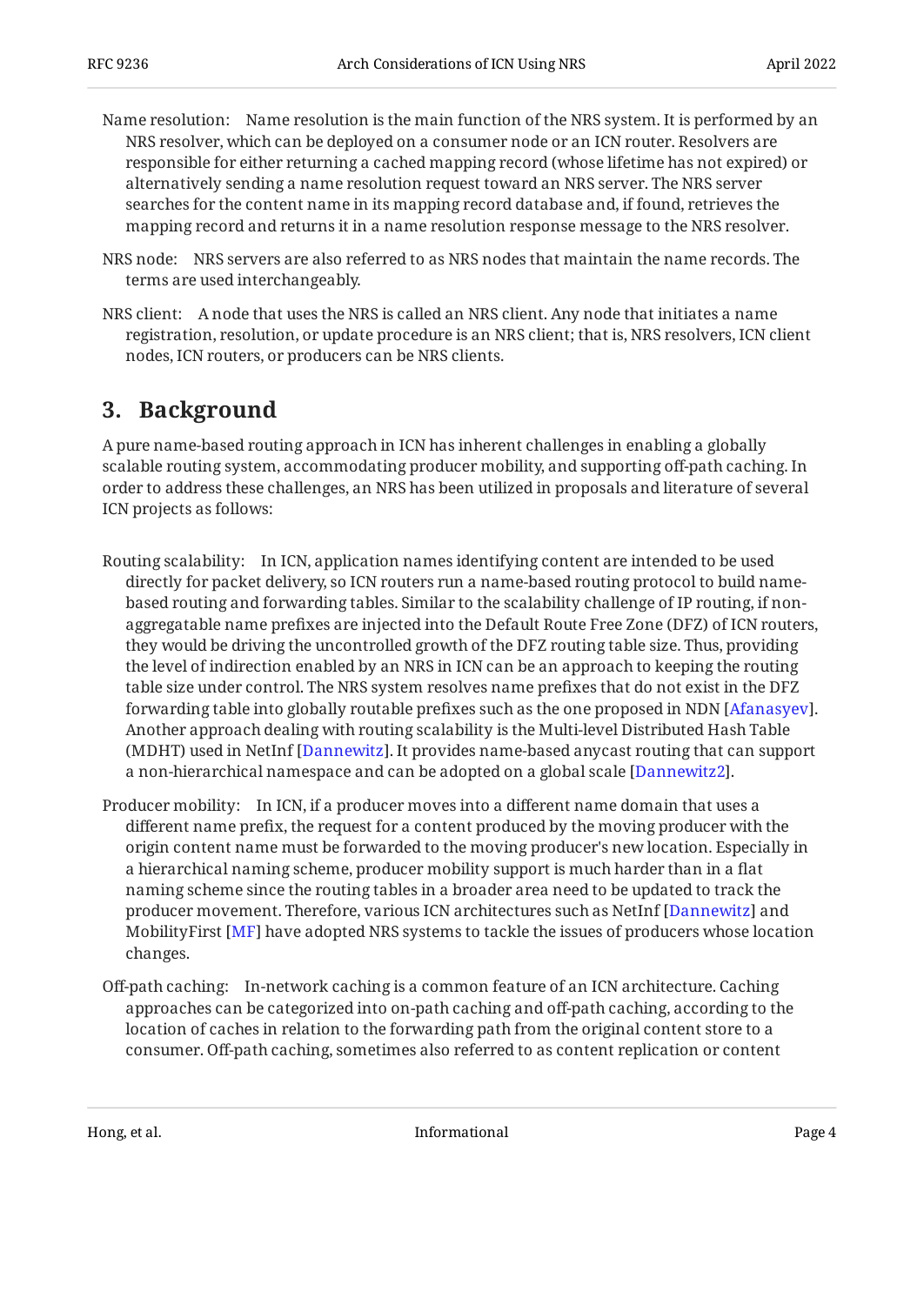storing, aims to replicate a Named Data Object in various locations within a network in order to increase the availability of content, reduce access latency, or both. These caching locations may not be lying along the content forwarding path. Thus, finding off-path cached content requires more complex forwarding procedures if a pure name-based routing is employed. In order to support access to off-path caches, the locations of replicas are usually advertised into a name-based routing system or into an NRS as described in [Bayhan].

<span id="page-4-0"></span>This document discusses architectural considerations and implications of ICN when an NRS is utilized to solve such challenges facing a name-based routing in ICN.

# **[4. Implications of an NRS in ICN](#page-4-0)**

An NRS is not a mandatory part of an ICN architecture, as the majority of ICN architectures uses name-based routing that avoids the need for a name resolution procedure. Therefore, the utilization of an NRS in an ICN architecture changes some architectural aspects at least with respect to forwarding procedures, latency, and security, as discussed below:

- Forwarding procedure: When an NRS is included in an ICN architecture, the name resolution procedure has to be included in the ICN overall routing and forwarding architectural procedures. To integrate an NRS into an ICN architecture, there are certain things that have to be decided and specified such as where, when, and how the name resolution task is performed.
- Latency: When an NRS is included in an ICN architecture, additional latency introduced by the name resolution process is incurred by the routing and forwarding system. Although the latency due to the name resolution is added, the total latency of individual requests being served could be lower if the nearest copies or off-path caches can be located by the NRS lookup procedure. Additionally, there might be a favorable trade-off between the name resolution latency and inter-domain traffic reduction by finding the nearest off-path cached copy of the content. Finding the nearest cache holding the content might significantly reduce the content discovery as well as delivery latency.
- Security: When any new component such as an NRS is introduced in the ICN architecture, the attack surface may increase. Protection of the NRS system itself against attacks such as Distributed Denial of Service (DDoS) and spoofing or alteration of name mapping records and related signaling messages may be challenging.

# <span id="page-4-1"></span>**[5. ICN Architectural Considerations for NRS](#page-4-1)**

This section discusses the various items that can be considered from the perspective of ICN architecture when employing an NRS system. These items are related to the registration, resolution, and update of name mapping records, protocols and messages, and integration with the routing system.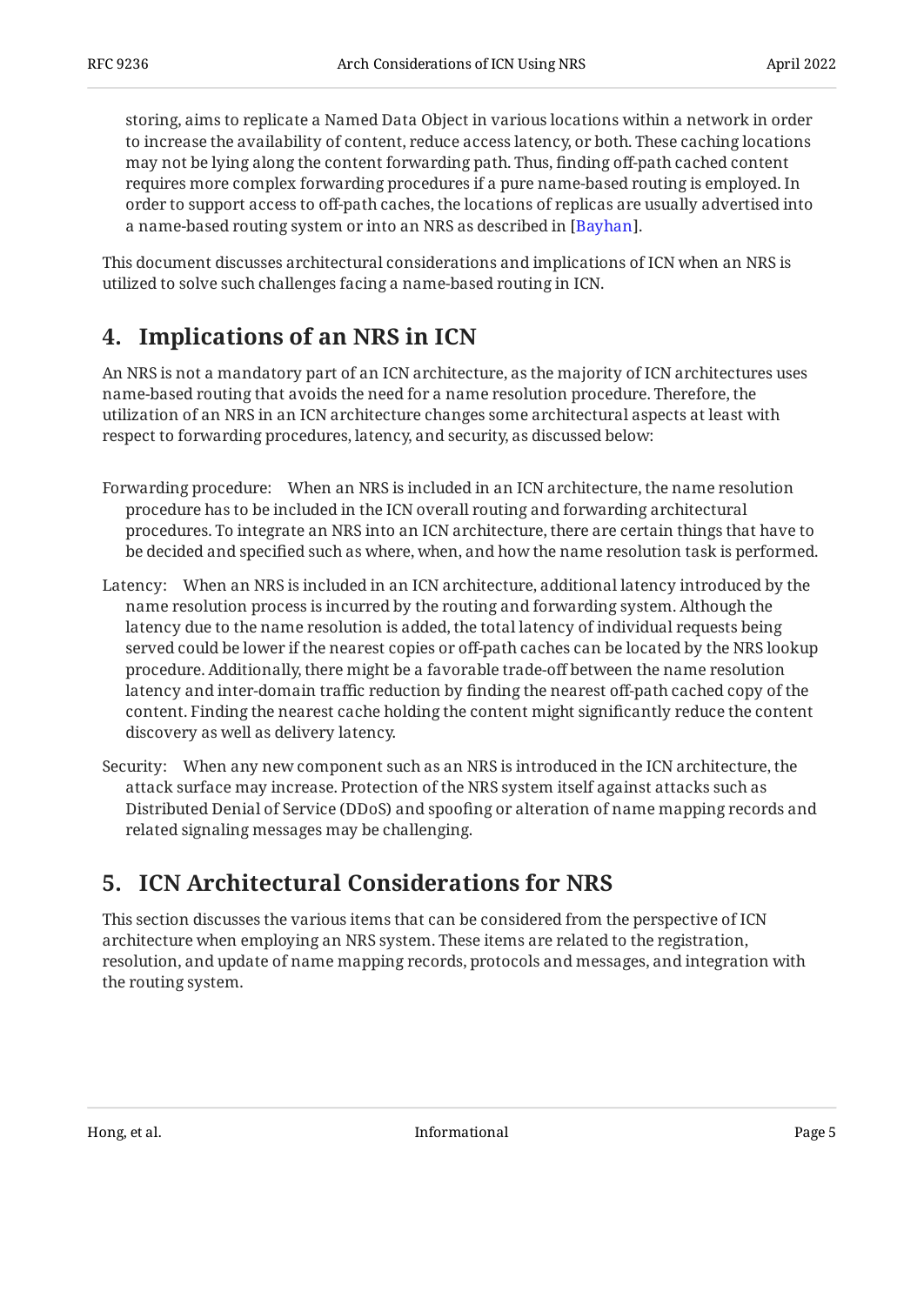#### <span id="page-5-0"></span>**[5.1. Name Mapping Records Registration, Resolution, and Update](#page-5-0)**

When an NRS is integrated in ICN architecture, the functions related to the registration, resolution, and update of name mapping records have to be considered. The NRS nodes maintain the name mapping records and may exist as an overlay network over the ICN routers, that is, they communicate to each other through ICN routers. [Figure 1](#page-5-1) shows the NRS nodes and NRS clients connected through an underlying network. The NRS nodes should be deployed in such a manner that an NRS node is always available at a short distance from an NRS client so that communication latency for the name registration and resolution requested by the NRS client remains very low. The name registration, name resolution, and name record update procedures are briefly discussed below.

<span id="page-5-1"></span>

*[Figure 1: NRS Nodes and NRS Clients Connected through an Underlying Network](#page-5-1)* 

- Name registration: Name registration is performed by the producer (as an NRS client) when it creates a new content. When a producer creates content and assigns a name from its name prefix space to the content, the producer performs the name registration in an NRS node. Name registration may be performed by an ICN router when the ICN architecture supports offpath caching or cooperative caching since involving an NRS may be a good idea for off-path caching. The ICN routers with forwarder caches do not require name registration for their cached content because they lie on the path toward an upstream content store or producer. They will be hit when a future request is forwarded to the content producer by an ICN router lying downstream toward the ICN client node. However, ICN routers performing off-path caching of content must invoke the name registration procedure so that other ICN routers can depend on name resolutions to know about the off-path cache locations. If a content gets cached in many off-path ICN routers, all of them may register the same content names in the same NRS node, resulting in multiple registration actions. In this case, the NRS node adds the new location of the content to the name record together with the previous locations. In this way, each of the name records stored in the NRS node may contain multiple locations of the content. Assigning validity time or a lifetime of each mapping record may be considered especially for the off-path caching content and managing mobility.
- Name resolution: Name resolution is performed by an NRS client to obtain the name record from an NRS node by sending a name resolution request message and getting a response containing the record. In the name-based ICN routing context, the name resolution is needed by any ICN router whose forwarding information base (FIB) does not contain the requested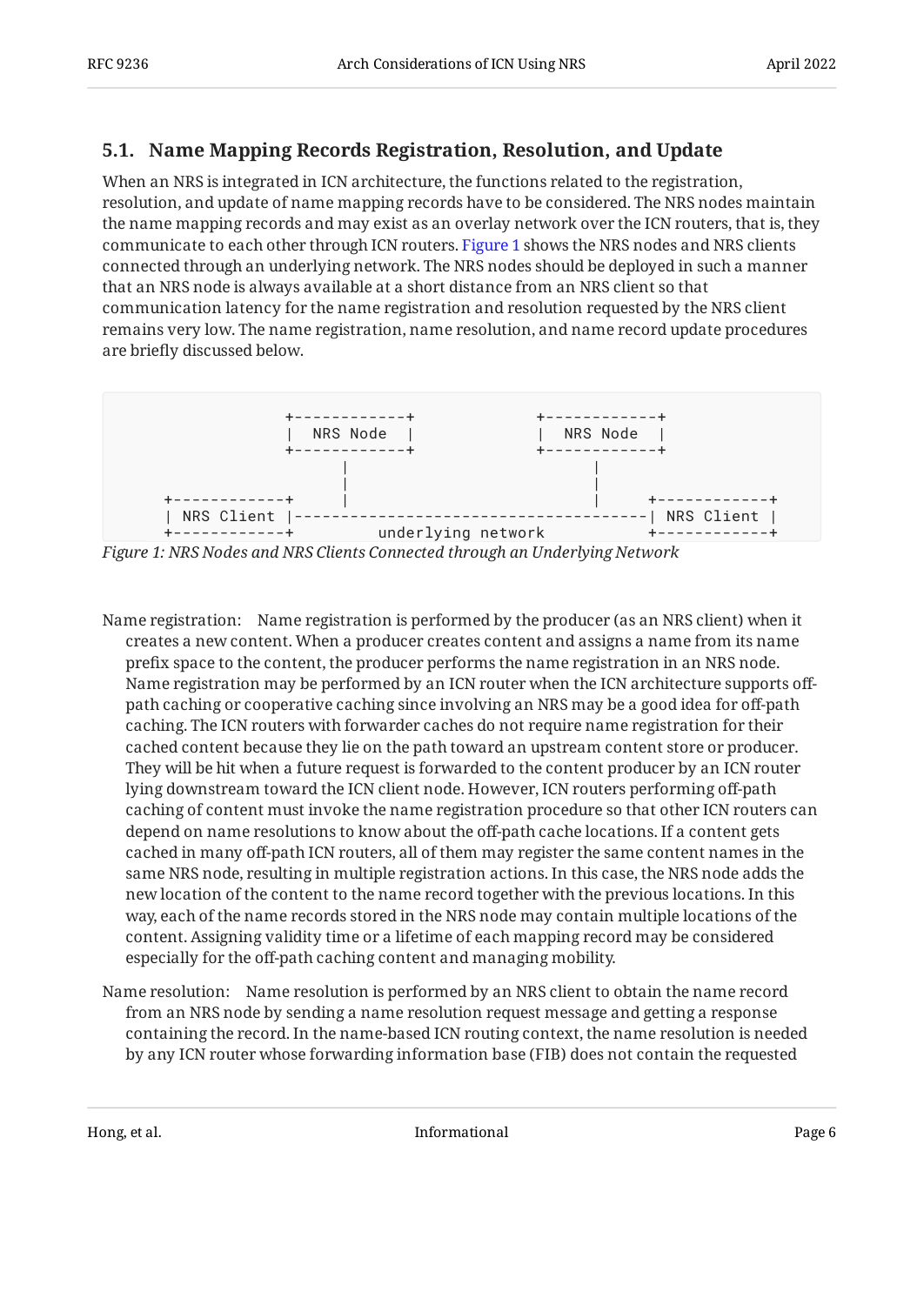name prefix. Name resolution may also be performed by the consumer (especially in the case where the consumer is multihomed) to forward the content request in a better direction so that it obtains the content from the nearest cache. If the consumer is single homed, it may not bother to perform name resolution, instead depending on either straightforward name-based routing or name resolution by an upstream ICN router. In this case, the consumer creates the content request packet containing the content name and forwards to the nearest ICN router. The ICN router checks its FIB table to see where to forward the content request. If the ICN router fails to identify whether the requested content is reachable, it performs name resolution to obtain the name mapping record and adds this information to its FIB. The ICN router may also perform name resolution even before the arrival of a content request to use the name mapping record to configure its FIB.

Name record update: Name record update is carried out when a content name mapping record changes, e.g., the content is not available in one or more of the previous locations. The name record update includes the substitution and deletion of the name mapping records. The name record update may take place explicitly by the exchange of name record update messages or implicitly when a timeout occurs and a name record is deemed to be invalid. The implicit update is possible when each record is accompanied by a lifetime value. The lifetime can be renewed only by the authoritative producer or node. The cached mapping records get erased after the lifetime expires unless a lifetime extension indication is obtained from the authoritative producer.

#### <span id="page-6-0"></span>**[5.2. Protocols and Semantics](#page-6-0)**

In order to develop an NRS system within a local ICN network domain or global ICN network domain, new protocols and semantics must be designed and implemented to manage and resolve names among different namespaces.

One way of implementing an NRS for CCNx is by extending the basic TLV format and semantics [[RFC8569\]](#page-9-8) [\[RFC8609\]](#page-9-9). For instance, name resolution and response messages can be implemented by defining new type fields in the Interest and Content Object messages [CCNxNRS]. By leveraging the existing CCNx Interest and Content Object packets for name resolution and registration, the NRS system can be deployed with a few ICN protocol changes. However, because of confining the changes to the basic ICN protocol and semantics, the NRS system may not be able to exploit more flexible and scalable designs.

On the other hand, an NRS system can be designed independently with its own protocol and semantics like the NRS system described in [Hong]. For instance, the NRS protocol and messages can be implemented by using a RESTful API, and the NRS can be operated as an application protocol independent of the rest of the ICN protocol.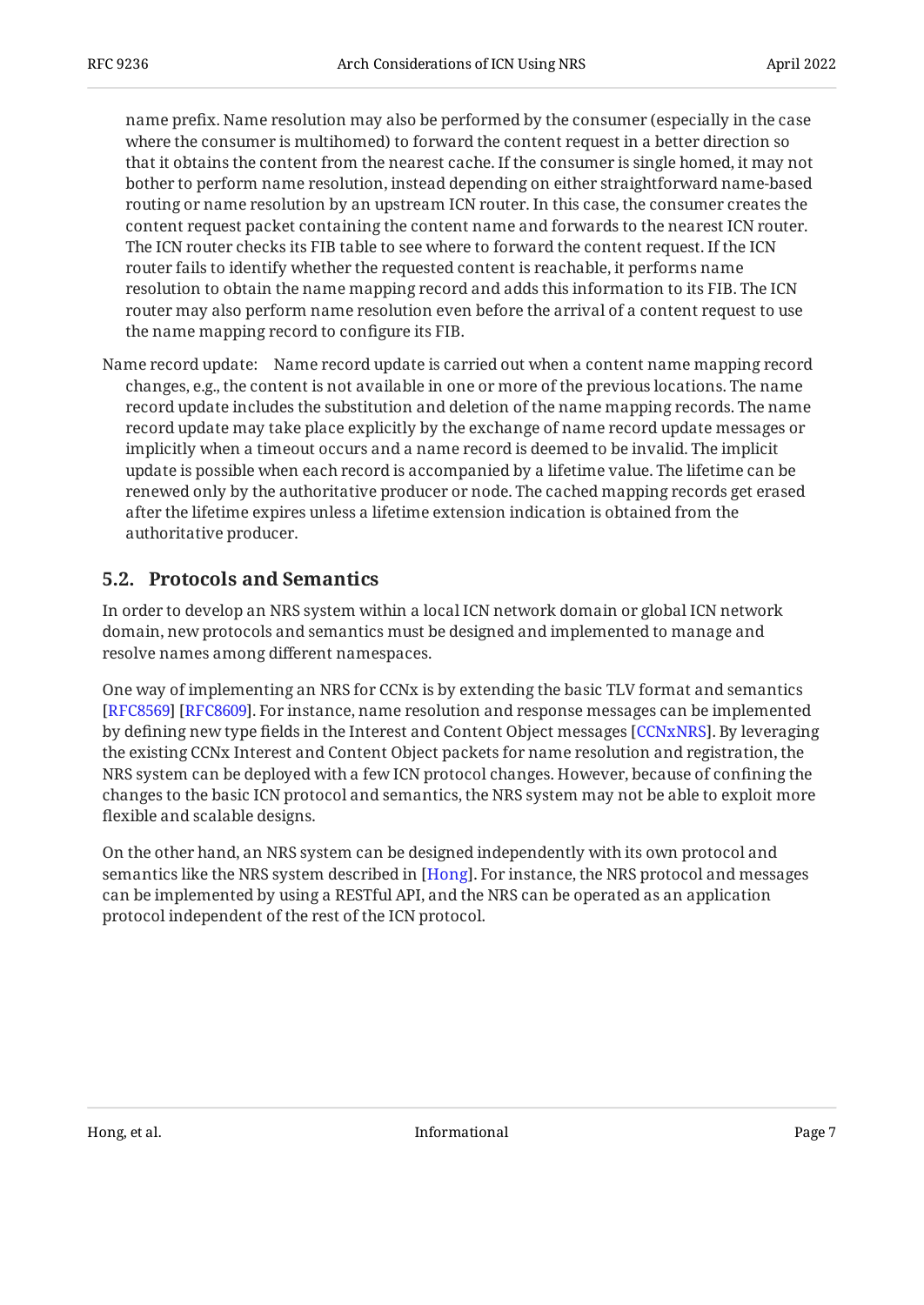#### <span id="page-7-0"></span>**[5.3. Routing System](#page-7-0)**

An NRS reduces the routing complexity of ICN architecture compared to pure name-based routing. It does so by permitting the routing system to update the routing table on demand with the help of name records obtained from NRS. The routing system therefore needs to make name resolution requests and process the information returned, such as a prefix, a locator, an off-pathcache pointer, or an alias name, obtained from the name resolution.

No matter what kind of information is obtained from the name resolution, as long as it is in the form of a name, the content request message in the routing system may be reformatted with the obtained information. In this case, the content name requested originally by a consumer needs to be involved in the reformatted content request to check the integrity of the binding between the name and the requested content. In other words, the information obtained from the name resolution is used to forward the content request, and the original content name requested by a consumer is used to identify the content. Alternatively, the resolved information may be used to build the routing table.

The information obtained from name resolution may not be in the form of a name. For example, it may identify tunnel endpoints by IP address and instead be used to construct an IP protocol tunnel through which to forward the content request.

# <span id="page-7-1"></span>**[6. Conclusion](#page-7-1)**

A Name Resolution Service (NRS) is not a mandatory part in an ICN architecture, as the majority of ICN architectures use name-based routing that does not employ a name resolution procedure. However, such name-based routing in ICN has inherent challenges in enabling a globally scalable routing system, accommodating producer mobility, and supporting off-path caching. In order to address these challenges, an NRS system has been introduced in several ICN projects. Therefore, this document describes how the ICN architecture changes when an NRS is utilized and how this affects the ICN routing system.

The document defines a few terminologies related to an NRS and explains some inherent challenges of pure name-based routing in ICN such as routing scalability, producer mobility, and off-path caching. This document describes how the ICN architecture would change with respect to procedures, latency, and security when an NRS is utilized. According to the ICN architectural changes, this document describes ICN architectural considerations for NRS such as the functions related to the registration, resolution and update of name mapping records, protocols and semantics to implement an NRS system, and the routing system involving the name resolution.

# <span id="page-7-2"></span>**[7. IANA Considerations](#page-7-2)**

This document has no IANA actions.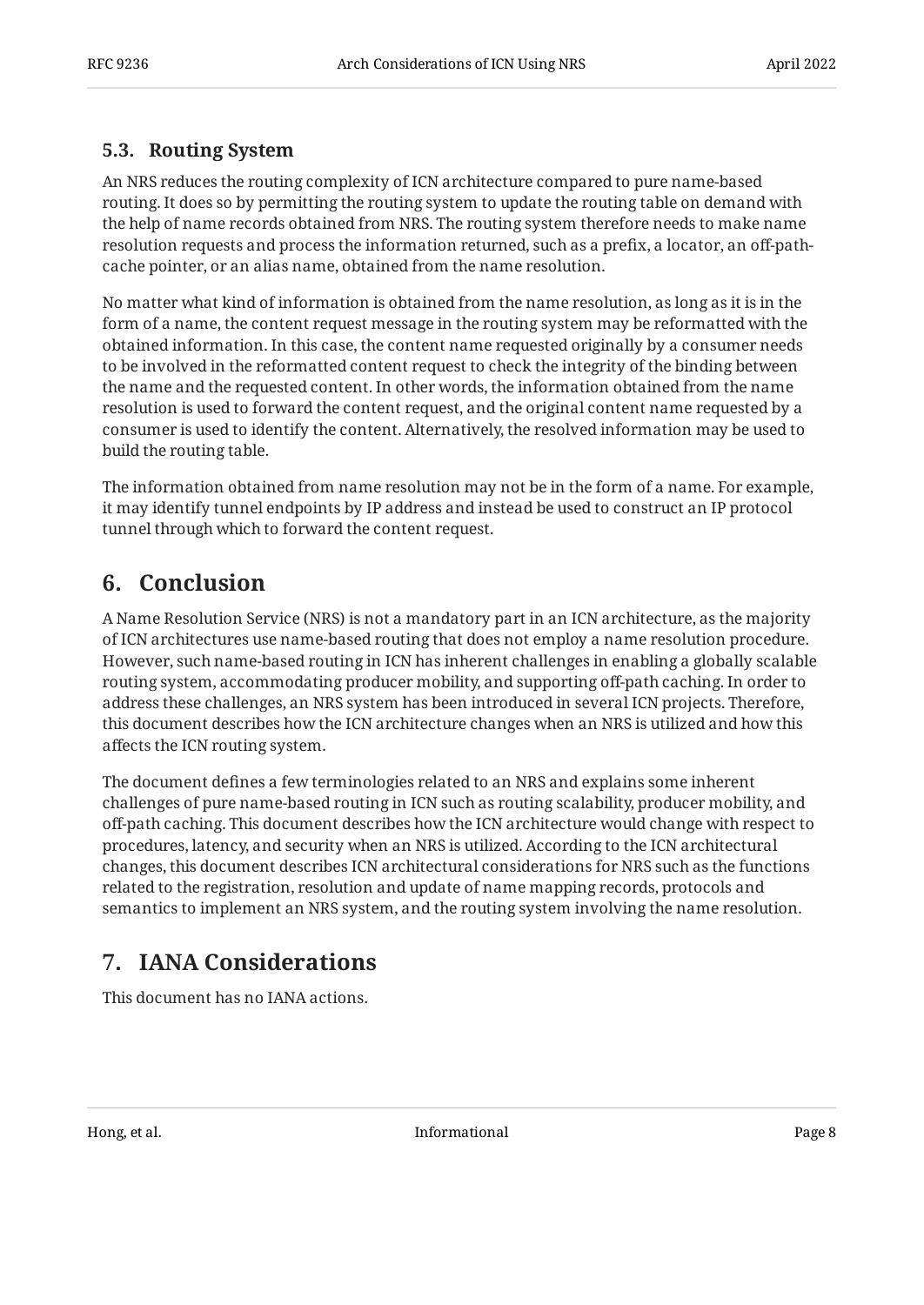# <span id="page-8-0"></span>**[8. Security Considerations](#page-8-0)**

When any new component such as an NRS is introduced in the ICN architecture, the attack surface increases. The related security vulnerability issues are discussed below:

- Namespace security: In order to deploy an NRS system in ICN architecture, ICN namespaces, which may be assigned by authoritative entities, must be securely mapped to the content publishers and securely managed by them. According to the ICN research challenges [[RFC7927\]](#page-8-3), a new namespace can also provide an integrity verification function to authenticate its publisher. The issues of namespace authentication and the mapping among different namespaces require further investigation.
- NRS system security: An NRS requires the deployment of new entities (e.g., NRS servers) to build distributed and scalable NRS systems. Thus, the entities, e.g., an NRS server maintaining a mapping database, could be the focus of attacks by receiving malicious requests from innumerable adversaries comprising of Denial-of-Service or Distributed-Denial-of-Service attacks. In addition, NRS clients in general must trust the NRS nodes in other network domains to some degree, and communication among them must also be protected securely to prevent malicious entities from participating in this communication. The history of name resolution data requires to be stored and analyzed as in passive DNS to uncover potential security incidents or discover malicious infrastructures.
- NRS protocol and message security: In an NRS system, the protocols to generate, transmit, and receive NRS messages related to the name registration, resolution, and record update should be protected by proper security mechanisms. Proper security measures must be provided so that only legitimate nodes can initiate and read NRS messages. These messages must be secured by integrity protection and authentication mechanisms so that unauthorized parties cannot manipulate them when being forwarded through the network. Security measures to encrypt these messages should also be developed to thwart all threats to both security and privacy. Numerous problems similar to the security issues of an IP network and DNS can affect the overall ICN architecture. The DNS QNAME minimization type of approach would be suitable for preserving privacy in the name resolution process. Therefore, security mechanisms such as accessibility, authentication, etc., for the NRS system [RFC9138] should be considered to protect not only the NRS system but also the ICN architecture overall.

#### <span id="page-8-2"></span><span id="page-8-1"></span>**[9. References](#page-8-1)**

#### **[9.1. Normative References](#page-8-2)**

<span id="page-8-3"></span>**[RFC7927]** Kutscher, D., Ed., Eum, S., Pentikousis, K., Psaras, I., Corujo, D., Saucez, D., Schmidt, T., and M. Waehlisch, "Information-Centric Networking (ICN) Research Challenges", RFC 7927, DOI 10.17487/RFC7927, July 2016, <[https://www.rfc-](https://www.rfc-editor.org/info/rfc7927). [editor.org/info/rfc7927](https://www.rfc-editor.org/info/rfc7927)>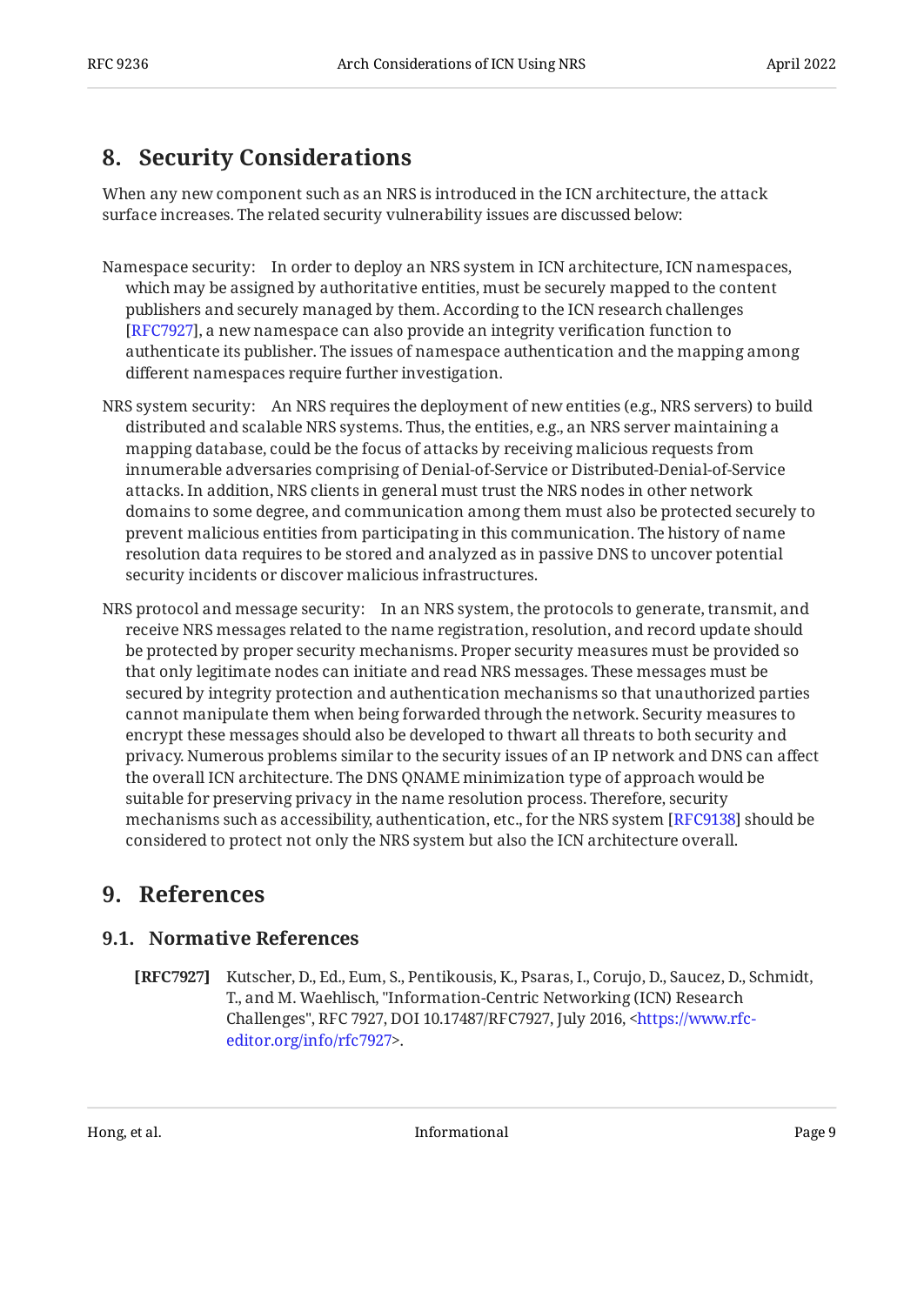- <span id="page-9-8"></span>**[RFC8569]** Mosko, M., Solis, I., and C. Wood, "Content-Centric Networking (CCNx) Semantics", RFC 8569, DOI 10.17487/RFC8569, July 2019, [<https://www.rfc-](https://www.rfc-editor.org/info/rfc8569). [editor.org/info/rfc8569](https://www.rfc-editor.org/info/rfc8569)>
- <span id="page-9-9"></span>**[RFC8609]** Mosko, M., Solis, I., and C. Wood, "Content-Centric Networking (CCNx) Messages in TLV Format", RFC 8609, DOI 10.17487/RFC8609, July 2019, [<https://www.rfc-](https://www.rfc-editor.org/info/rfc8609). [editor.org/info/rfc8609](https://www.rfc-editor.org/info/rfc8609)>
- <span id="page-9-5"></span>**[RFC9138]** Hong, J., You, T., Dong, L., Westphal, C., and B. Ohlman, "Design Considerations for Name Resolution Service in Information-Centric Networking (ICN)", RFC 9138, DOI 10.17487/RFC9138, December 2021, <https://www.rfc-editor.org/info/rfc9138>.

#### <span id="page-9-0"></span>**[9.2. Informative References](#page-9-0)**

- <span id="page-9-4"></span><span id="page-9-2"></span>[Afanasyev] Afanasyev, A., Yi, C., Wang, L., Zhang, B., and L. Zhang, "SNAMP: Secure namespace mapping to scale NDN forwarding", 2015 IEEE Conference on , Computer Communications Workshops (INFOCOM WKSHPS) DOI 10.1109/ INFCOMW.2015.7179398, April 2015, [<https://doi.org/10.1109/INFCOMW.](https://doi.org/10.1109/INFCOMW.2015.7179398) . [2015.7179398>](https://doi.org/10.1109/INFCOMW.2015.7179398)
	- **[Bayhan]** Bayhan, S., Ott, J., Kangasharju, J., Sathiaseelan, A., and J. Crowcroft, "On Content Indexing for Off-Path Caching in Information-Centric Networks", ACM ICN, DOI 10.1145/2984356.2984372, September 2016, [<https://doi.org/](https://doi.org/10.1145/2984356.2984372) . [10.1145/2984356.2984372](https://doi.org/10.1145/2984356.2984372)>
		- **[CCNx]** "Cicn", [<https://wiki.fd.io/view/Cicn](https://wiki.fd.io/view/Cicn)>.
- <span id="page-9-10"></span><span id="page-9-1"></span>**[CCNxNRS]** Hong, J., You, T., and Y. Hong, "CCNx Extension for Name Resolution Service", Work in Progress, Internet-Draft, draft-hong-icnrg-ccnx-nrs-02, 2 July 2018, . [<https://datatracker.ietf.org/doc/html/draft-hong-icnrg-ccnx-nrs-02](https://datatracker.ietf.org/doc/html/draft-hong-icnrg-ccnx-nrs-02)>
- <span id="page-9-6"></span>**[Dannewitz]** Dannewitz, C., Kutscher, D., Ohlman, B., Farrell, S., Ahlgren, B., and H. Karl, architecture", Computer Communications vol. 36, issue 7, DOI 10.1016/j.comcom. 2013.01.009, April 2013, <https://doi.org/10.1016/j.comcom.2013.01.009>. "Network of Information (NetInf) - An information-centric networking
- <span id="page-9-11"></span><span id="page-9-7"></span>**[Dannewitz2]** Dannewitz, C., D'Ambrosio, M., and V. Vercellone, "Hierarchical DHT-based name resolution for information-centric networks", Computer Communications vol. 36, issue 7, DOI 10.1016/j.comcom.2013.01.014, April 2013, [<https://doi.org/10.1016/](https://doi.org/10.1016/j.comcom.2013.01.014) . [j.comcom.2013.01.014](https://doi.org/10.1016/j.comcom.2013.01.014)>
	- **[Hong]** Hong, J., Chun, W., and H. Jung, "Demonstrating a Scalable Name Resolution System for Information-Centric Networking", ACM ICN, DOI 10.1145/2810156.2812617, September 2015, [<https://doi.org/](https://doi.org/10.1145/2810156.2812617) . [10.1145/2810156.2812617](https://doi.org/10.1145/2810156.2812617)>
		- **[MF]** Future Internet Architecture (FIA), "MobilityFirst", [<http://](http://mobilityfirst.cs.umass.edu/) . mobilityfi[rst.cs.umass.edu/](http://mobilityfirst.cs.umass.edu/)>

<span id="page-9-3"></span>